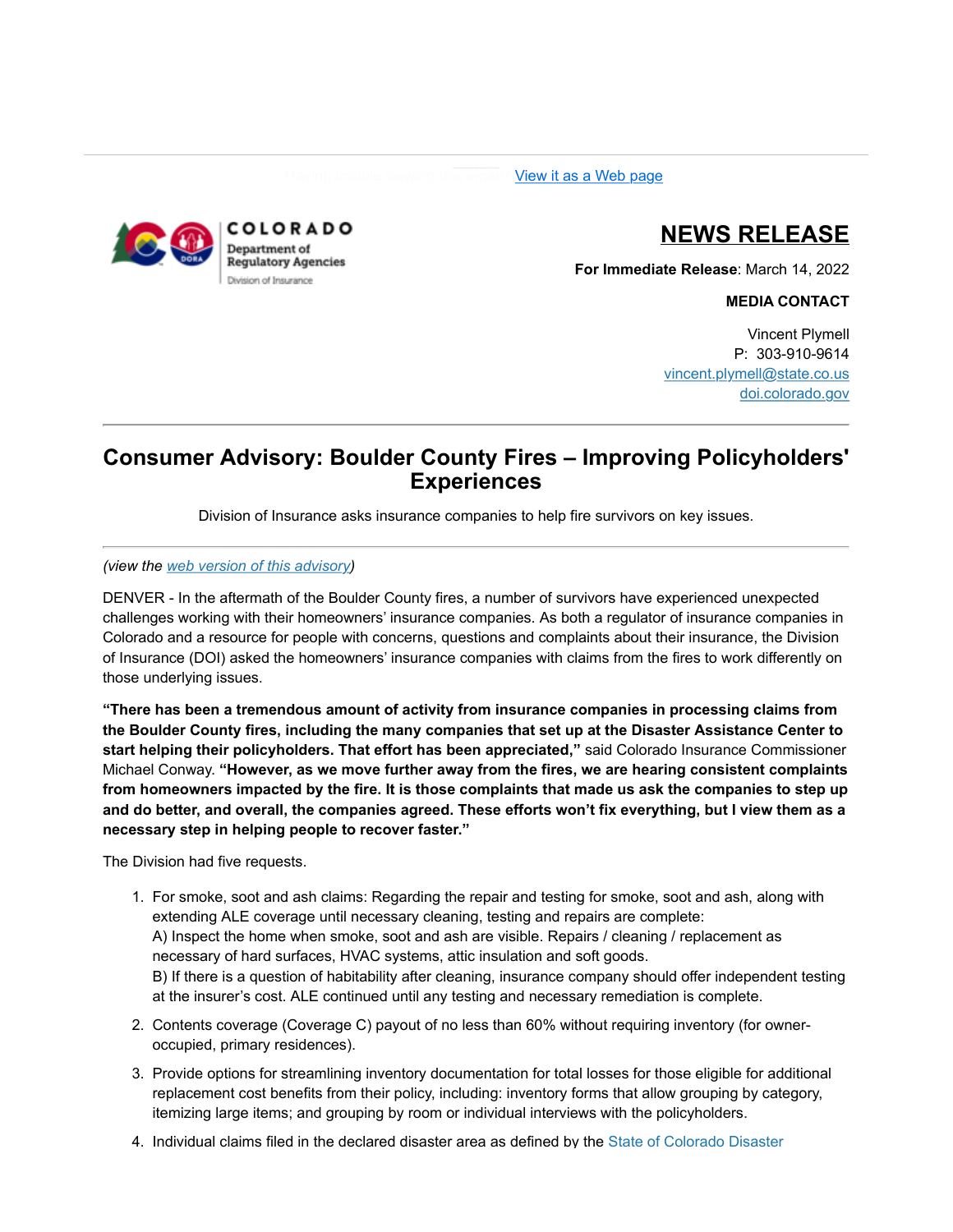[Declaration issued on December 30, 2021, will be treated as a single fire loss with one deductibl](https://lnks.gd/l/eyJhbGciOiJIUzI1NiJ9.eyJidWxsZXRpbl9saW5rX2lkIjoxMDMsInVyaSI6ImJwMjpjbGljayIsImJ1bGxldGluX2lkIjoiMjAyMjAzMTQuNTQ5MDg3ODEiLCJ1cmwiOiJodHRwczovL2RyaXZlLmdvb2dsZS5jb20vZmlsZS9kLzFtR29PNWo2S1VJTV8xMm5XV3NRaFRuVmZsNG5rZDlvNy92aWV3P3V0bV9tZWRpdW09ZW1haWwmdXRtX3NvdXJjZT1nb3ZkZWxpdmVyeSJ9.kqgUxzyy8PjeoufoLYZkp22OM7em6z6jg-QJ8KXcDjs/s/2157485435/br/128079537240-l)e.

4. Individual claims filed in the declared disaster area as defined by the State of Colorado Disaster

5. No future adverse underwriting actions will be taken based in whole or in part on a claim filed as a result [of the Marshall Fire and Straight Line Winds event associated with the Colorado disaster declaration](https://lnks.gd/l/eyJhbGciOiJIUzI1NiJ9.eyJidWxsZXRpbl9saW5rX2lkIjoxMDQsInVyaSI6ImJwMjpjbGljayIsImJ1bGxldGluX2lkIjoiMjAyMjAzMTQuNTQ5MDg3ODEiLCJ1cmwiOiJodHRwczovL2RyaXZlLmdvb2dsZS5jb20vZmlsZS9kLzFtR29PNWo2S1VJTV8xMm5XV3NRaFRuVmZsNG5rZDlvNy92aWV3P3V0bV9tZWRpdW09ZW1haWwmdXRtX3NvdXJjZT1nb3ZkZWxpdmVyeSJ9.NfVaostFrI1w4iJKX15wyw2sjTBu7AHOGOYeQh7z3Bo/s/2157485435/br/128079537240-l) issued by Governor Polis on December 30, 2021.

The Division asked the companies to go above and beyond what current State law requires them to do, and in many cases, beyond what their own policies require. We will continue to work with the companies to address issues as we help the community recover from the Boulder County fires.

## **Summary of Responses from the 65 Insurance Companies**

## 1.a. **Smoke, soot and ash: inspection, cleaning and replacement**

- **Agreed to**  65 companies 100% of companies
- **Additional Explanations / Caveats**  The insurers generally agreed with the request, but many noted that they will still have to follow policy requirements. Some were concerned with the requirement to replace soft goods, rather than clean first and then replace if necessary.

## 1.b. **Question of habitability: Company to provide testing and ALE continued until testing and remediation is complete.**

- **Agreed to** 60 companies 92% of companies
- **Additional Explanations / Caveats**  The companies explained that they would still need to follow the wording in their policies regarding testing and cooperation, and noting that the requests from policyholders must be reasonable.
- **Did not agree** Farmers group (five companies Fire Ins. Exchange, Farmers Insurance Exchange, Foremost Insurance, Farmers Direct Property and Casualty, and Farmers Property and Casualty)
- 2. **60% payout on contents coverage without requiring an inventory (for owner-occupied primary residences)**
- Agreed to 57 companies (88%) agreed to pay out at least 60%, with the remaining companies agreeing to pay out at least 50%
- **Additional Explanations / Caveats** 
	- Three companies / groups Amica, USAA group (Casualty Insurance, Garrison, General Indemnity and USAA), and Nationwide group (Allied Property & Casualty, Crestbrook, Nationwide Affinity, Nationwide Insurance Company, Nationwide Property and Casualty) - noted that they are already offering **75%** contents payout without an inventory.
	- The Allstate group (Allstate Fire and Casualty, Allstate Indemnity, Allstate Insurance Company, Allstate Property and Casualty, Allstate Vehicle and Property, Encompass Indemnity and Esurance) indicated that they will reassess closed claims that have not been paid 60%.
	- o State Farm noted that because their contents coverage (Coverage C) is 75% of their Coverage A, their coverage is higher than most companies' Coverage C at 50%. By agreeing to pay out 50% of that Coverage C, the actual dollar amount paid is likely similar to other companies' payouts of 60%.
	- Two others Liberty Mutual group (American Economy, Liberty Mutual Fire Insurance, Liberty Mutual Personal Insurance, LM Insurance Corp. and Safeco) and State Auto - noted that they already pay 50% in contents coverage.
	- **Not Applicable (N/A)** Progressive Preferred (renters' insurance)

#### 3. **Provide options for streamlining inventory documentation for total losses**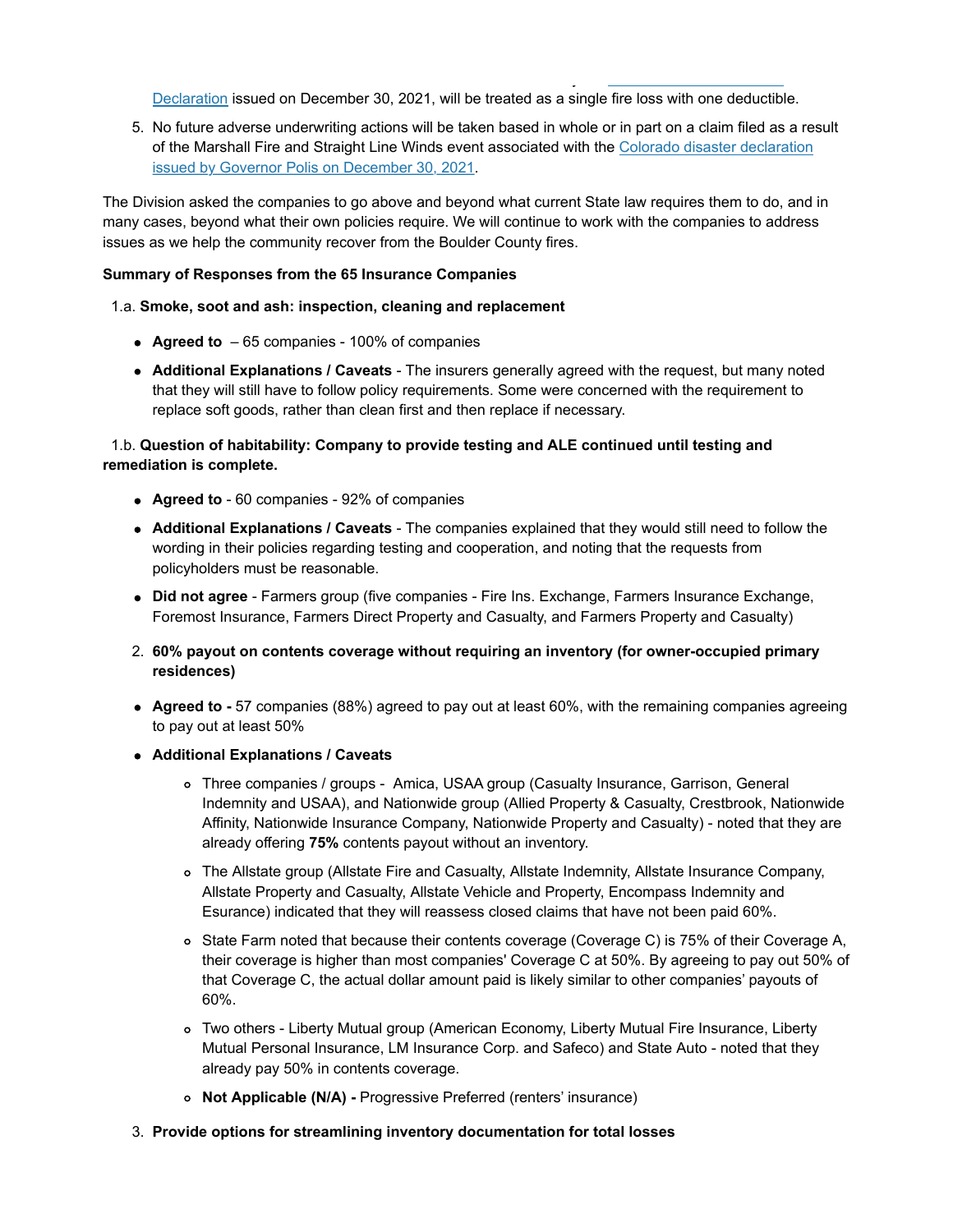- **Agreed to** 64 companies 98% Please see the explanation for State Farm below.
- **Additional Explanations / Caveats**
	- "We will allow 'grouping' for reasonable sub type categories (eg, short sleeved shirts, tshirts, sweatshirts, winter coats) versus grouping items into overly broad categories (e.g., clothes, electronics)." - Farmers Group (5 companies - Farmers Insurance Exchange, Farmers Direct Property & Casualty, Farmers Property & Casualty, Fire Insurance Exchange, Foremost)
	- "Evaluation of loss or damage to covered personal property resulting from the Marshall Fire may include additional customer service approaches such as interviews of all insureds, requests for information, and requests for supporting documentation." - Progressive Group (Progressive Preferred, American Strategic Insurance Corp.)
	- "We currently advise the insured that they may group certain items, we will reserve the right that if there are questions concerning the grouping, we may request additional clarifying information." - Colorado Farm Bureau
- **State Farm**  State Farm responded by saying that they currently comply with this request. We will continue to work with State Farm to encourage them to streamline their processes further, and the [Division looks forward to implementing the section of HB22-1111 \(Insurance Coverage For Loss Declared](https://lnks.gd/l/eyJhbGciOiJIUzI1NiJ9.eyJidWxsZXRpbl9saW5rX2lkIjoxMDUsInVyaSI6ImJwMjpjbGljayIsImJ1bGxldGluX2lkIjoiMjAyMjAzMTQuNTQ5MDg3ODEiLCJ1cmwiOiJodHRwczovL2xlZy5jb2xvcmFkby5nb3YvYmlsbHMvaGIyMi0xMTExP3V0bV9tZWRpdW09ZW1haWwmdXRtX3NvdXJjZT1nb3ZkZWxpdmVyeSJ9.GwEqdVGe-J9NkhzfsXpIFc1WbsbXN-IboqNYUBQDZAw/s/2157485435/br/128079537240-l) Fire Disaster) regarding inventories, if that bill passes during the current legislative session.
- 4. **Individual claims filed in the declared disaster will be treated as a single fire loss with one deductible.**
	- **Agreed to** 58 companies 89% of companies
- **Additional Explanations / Caveats**
	- "We will adopt this measure to the extent there is not another discernible loss. For example, damage to the home caused by moisture from rain/snow that occurred prior to the Insured having a reasonable opportunity to mitigate their loss after the fire occurred would be covered as a single occurrence. However, a theft of items from the property a week after the fire would be an example of two separate causes of loss where multiple deductibles would apply." - American National Property & Casualty
	- "We agree that a loss in this situation would be treated as one loss. The prevailing deductible may not be the fire deductible. For example, if a homeowner sustained both smoke damage and wind damage, we could treat this as one loss but apply the highest applicable deductible. In some cases, that would be the wind deductible." - Owners Insurance Company
- **Did not agree** Acuity, Chubb group (Bankers Standard, Federal Insurance Company, Great Northern and Vigilant), Owners, Privilege Underwriters a.k.a. PURE
- 5. **No future adverse underwriting actions will be taken based in whole or in part on a claim filed as a result of the Marshall Fire and Straight Line Winds event.**
- **Agreed to** All applicable companies 100%
- **Additional Explanations / Caveats**  "We will not take adverse underwriting action based solely on legitimate claims filed as a result of the Marshall Fire and Straight Line Wind Event associated with the Colorado disaster declaration issued by Governor Polis on December 30, 2021. However, due to system and resource constraints, we are unable to guarantee all applicable policies will be addressed immediately. In these cases, we will request that our impacted customers contact us, which will allow us to manually update the policy once it is confirmed that the policy is an impacted policy." - Progressive Preferred
- Not Applicable (N/A) Berkeley Insurance Company The Company has had only two claims that are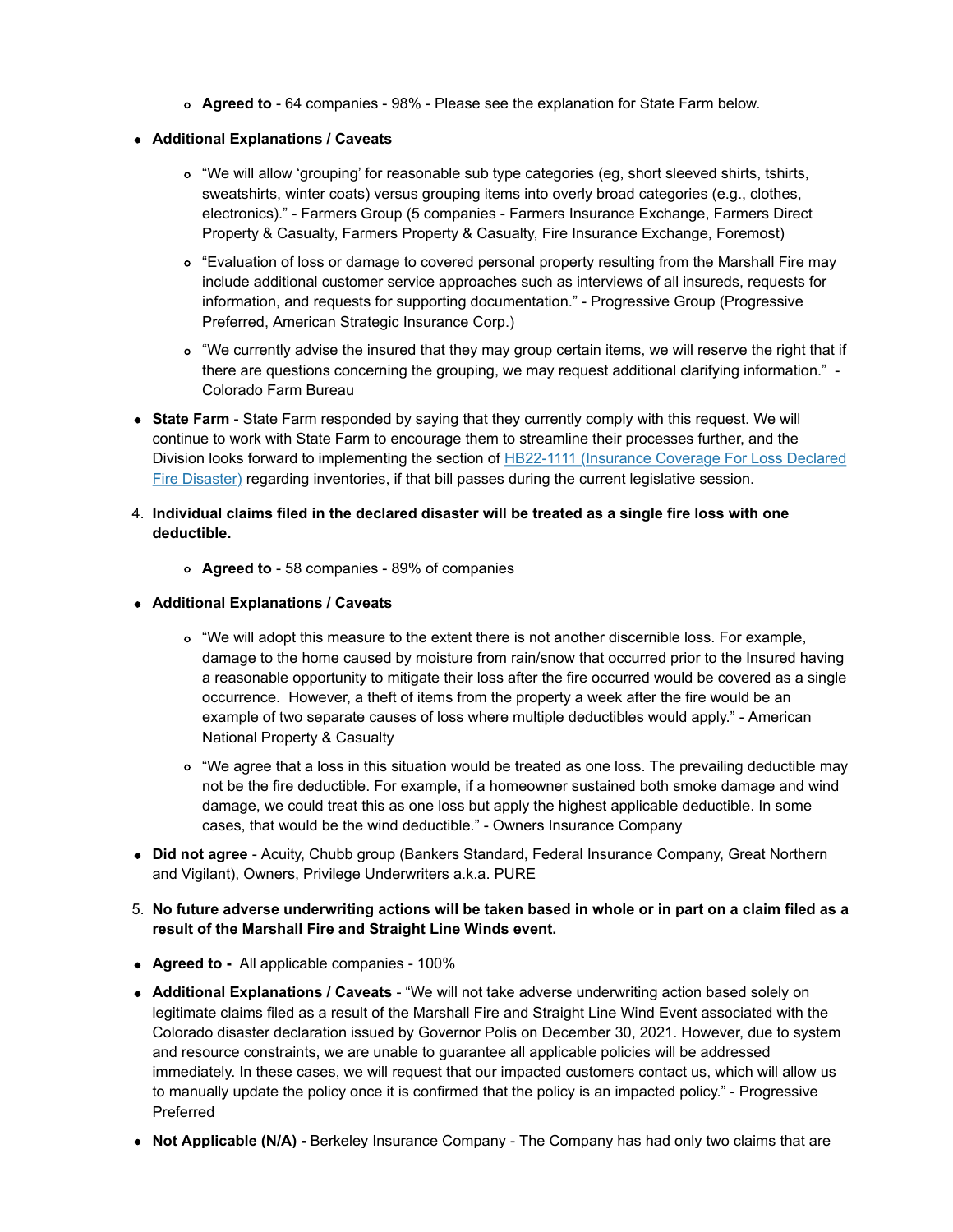**Not Applicable (N/A) -** Berkeley Insurance Company - The Company has had only two claims that are unique and do not apply to this situation.

## **Still Have Questions or Concerns? Contact the Division of Insurance**

Getting the insurance companies to do more to help the survivors of the Boulder County fires is significant, but we recognize that people will continue to have difficulties working through their insurance claims as well as questions about the processes. If you have questions about this information, or any other insurance matters, please contact the Consumer Services team at the Division of Insurance - **303-894-7490 / [DORA\\_Insurance@state.co.us](mailto:DORA_Insurance@state.co.us)/ doi.colorado.gov (click on "File a Complaint")**.

## **Company Responses - Chart**

While the homeowners' insurance companies mostly committed to these changes, there was variation in their responses. In the table below, "YC" = "yes, with caveats." as the company offered an additional explanation or [caveat with their response. You can view the f](https://lnks.gd/l/eyJhbGciOiJIUzI1NiJ9.eyJidWxsZXRpbl9saW5rX2lkIjoxMDcsInVyaSI6ImJwMjpjbGljayIsImJ1bGxldGluX2lkIjoiMjAyMjAzMTQuNTQ5MDg3ODEiLCJ1cmwiOiJodHRwczovL2RvaS5jb2xvcmFkby5nb3YvbWFyc2hhbGwtZmlyZS1yZXNwb25zZT91dG1fbWVkaXVtPWVtYWlsJnV0bV9zb3VyY2U9Z292ZGVsaXZlcnkifQ.f9Xx6sLPEpXzSokdNRsUn1sQHl0b8tX88-81fBDAAJs/s/2157485435/br/128079537240-l)[ull list of all companies' response](https://lnks.gd/l/eyJhbGciOiJIUzI1NiJ9.eyJidWxsZXRpbl9saW5rX2lkIjoxMDYsInVyaSI6ImJwMjpjbGljayIsImJ1bGxldGluX2lkIjoiMjAyMjAzMTQuNTQ5MDg3ODEiLCJ1cmwiOiJodHRwczovL2RvY3MuZ29vZ2xlLmNvbS9zcHJlYWRzaGVldHMvZC8xNlFaQ28yVUNKNGQ1d1lUZGxuX3FmSnhERTVpOE1hNWJaejhIa1hiMmRIUS9lZGl0P3VzcD1zaGFyaW5nJnV0bV9tZWRpdW09ZW1haWwmdXRtX3NvdXJjZT1nb3ZkZWxpdmVyeSJ9.BHdpxrnLsV9jsgrrK-MsMIeUAlBuqeLi4lxBvAiQV2A/s/2157485435/br/128079537240-l)[s on the Division's Marshall Fire](https://lnks.gd/l/eyJhbGciOiJIUzI1NiJ9.eyJidWxsZXRpbl9saW5rX2lkIjoxMDcsInVyaSI6ImJwMjpjbGljayIsImJ1bGxldGluX2lkIjoiMjAyMjAzMTQuNTQ5MDg3ODEiLCJ1cmwiOiJodHRwczovL2RvaS5jb2xvcmFkby5nb3YvbWFyc2hhbGwtZmlyZS1yZXNwb25zZT91dG1fbWVkaXVtPWVtYWlsJnV0bV9zb3VyY2U9Z292ZGVsaXZlcnkifQ.f9Xx6sLPEpXzSokdNRsUn1sQHl0b8tX88-81fBDAAJs/s/2157485435/br/128079537240-l) Response website.

| <b>Companies</b>                      | 1a) Smoke,<br>soot, ash -<br>clean / replace | 1b) Habitability<br>testing / extend contents<br><b>ALE</b> | 2) 60%<br>payout | 3)<br><b>Streamline</b><br>inventories | 4) Single | 5) No Adverse<br>deductible Under-writing |
|---------------------------------------|----------------------------------------------|-------------------------------------------------------------|------------------|----------------------------------------|-----------|-------------------------------------------|
| Acuity                                | YC                                           | $\overline{\mathsf{Y}}$                                     | Y                | Y                                      | N.        | $\overline{Y}$                            |
| AIG Prop &<br>Casualty                | Y                                            | Y                                                           | Y                | Y                                      | Y         | Y                                         |
| Allied Prop. &<br>Casualty            | YC                                           | YC                                                          | Y                | <b>YC</b>                              | <b>YC</b> | <b>YC</b>                                 |
| Allstate Fire &<br>Casualty           | Y                                            | Y                                                           | Y                | Y                                      | Y         | Y                                         |
| Allstate<br>Indemnity                 | Y                                            | Y                                                           | Y                | Υ                                      | Y         | Y                                         |
| Allstate<br>Insurance Co              | Υ                                            | Y                                                           | Y                | Υ                                      | Y         | Υ                                         |
| Allstate Prop. &<br>Casualty          | Y                                            | Y                                                           | Y                | Y                                      | Y         | Y                                         |
| <b>Allstate Vehicle</b><br>& Property | Y                                            | Y                                                           | Y                | Υ                                      | Y         | Y                                         |
| American<br><b>Bankers</b>            | Υ                                            | Y                                                           | Υ                | Υ                                      | Y         | Y                                         |
| American<br>Economy                   | Y                                            | Y                                                           | $\mathbf N$      | Υ                                      | Y         | Υ                                         |
| American Family<br>Connect            | Y                                            | Y                                                           | Y                | Υ                                      | Y         | Υ                                         |
| <b>American Family</b><br>Ins. Co.    | Y                                            | Y                                                           | Y                | Y                                      | Y         | Y                                         |
| American Family<br>Mutual Ins.        | Y                                            | Y                                                           | Y                | Y                                      | Y         | Υ                                         |
| American<br>Modern                    | Y                                            | Y                                                           | Y                | Y                                      | Y         | Y                                         |
| American<br>National                  | Y                                            | <b>YC</b>                                                   | <b>YC</b>        | <b>YC</b>                              | <b>YC</b> | <b>YC</b>                                 |
| American<br>Security                  | Υ                                            | Y                                                           | Υ                | Υ                                      | Y         | Y                                         |
| American<br>Strategic                 | YC                                           | <b>YC</b>                                                   | Y                | Υ                                      | Y         | <b>YC</b>                                 |
| Amica                                 | Υ                                            | $\overline{Y}$                                              | Y                | Y                                      | Y         | Y                                         |

#### **Insurance Company Responses**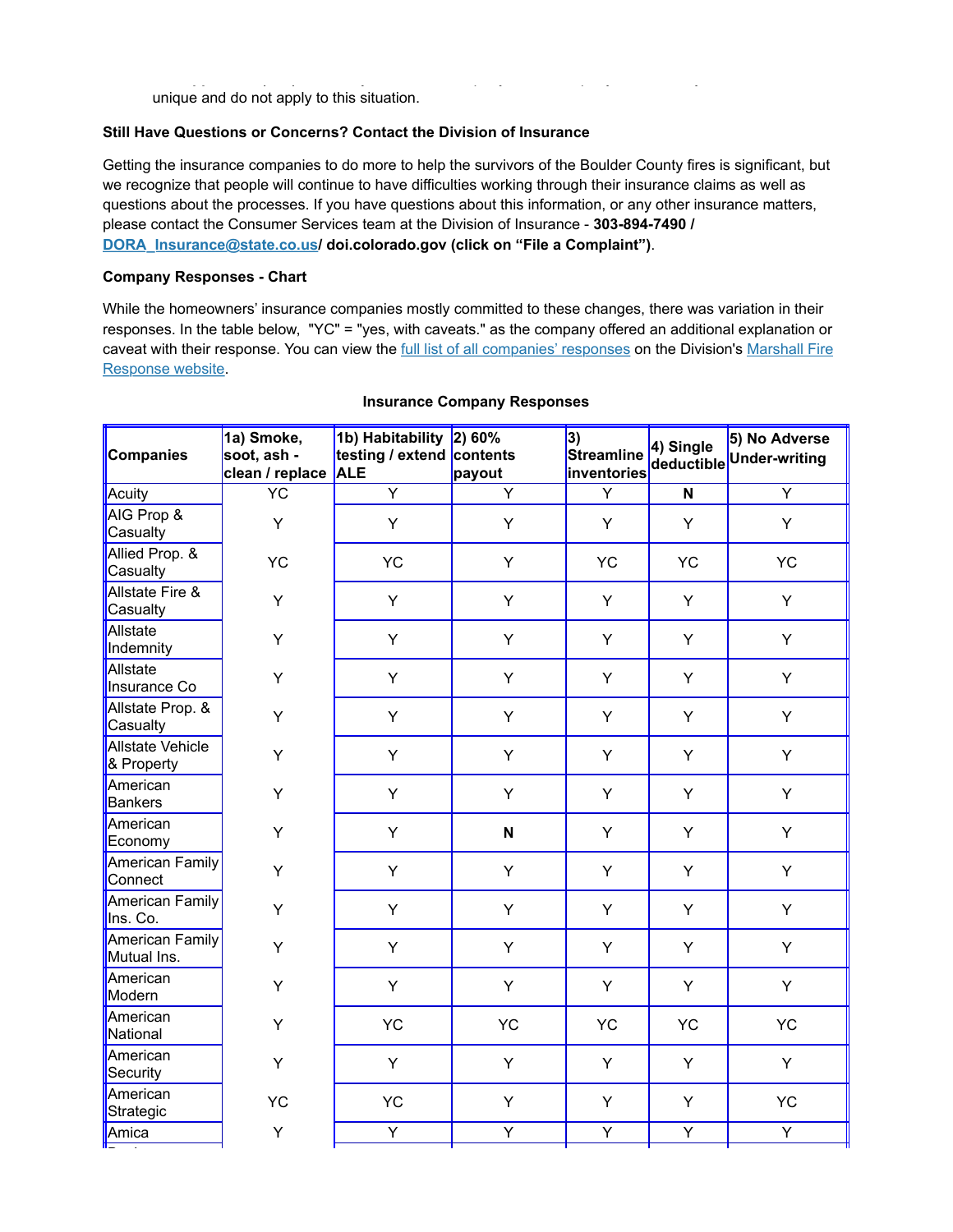| Bankers<br>Standard                    | Υ              | Υ                         | Υ                         | Υ              | $\boldsymbol{\mathsf{N}}$ | Υ              |
|----------------------------------------|----------------|---------------------------|---------------------------|----------------|---------------------------|----------------|
| <b>Berkley</b>                         | Υ              | $\overline{Y}$            | $\overline{Y}$            | $\overline{Y}$ | Y                         | N/A            |
| California<br>Casualty                 | Υ              | Υ                         | Υ                         | Υ              | Y                         | Y              |
| Casualty<br>Insurance Co               | Υ              | Y                         | Υ                         | Y              | Y                         | Y              |
| Cincinnati Ins.<br>Co.                 | Υ              | Y                         | Υ                         | Y              | Y                         | Υ              |
| Colorado Farm<br><b>Bureau</b>         | Υ              | Y                         | Υ                         | Υ              | Y                         | Y              |
| <b>Country Mutual</b>                  | Y              | $\overline{Y}$            | $\overline{Y}$            | $\overline{Y}$ | $\overline{Y}$            | Y              |
| Crestbrook                             | YC             | YC                        | YC                        | YC             | YC                        | YC             |
| <b>CSAA General</b>                    | Y              | $\overline{Y}$            | Y                         | Υ              | Y                         | Y              |
| Encompass                              | Υ              | $\overline{Y}$            | <b>YC</b>                 | Y              | Y                         | Y              |
| Esurance                               | Υ              | $\overline{Y}$            | <b>YC</b>                 | $\overline{Y}$ | $\overline{Y}$            | $\overline{Y}$ |
| <b>Farmers Direct</b>                  | Y              | $\overline{\mathsf{N}}$   | Υ                         | <b>YC</b>      | $\overline{Y}$            | $\overline{Y}$ |
| Farmers<br>Insurance<br>Exchange       | Y              | $\boldsymbol{\mathsf{N}}$ | Υ                         | <b>YC</b>      | Y                         | Υ              |
| Farmers Prop. &<br>Casualty            | Υ              | N                         | Υ                         | <b>YC</b>      | Y                         | Υ              |
| Federal Ins. Co.                       | Y              | Y                         | Y                         | Y.             | N                         | Y              |
| Fire Ins.<br>Exchange                  | Y              | $\boldsymbol{\mathsf{N}}$ | Υ                         | <b>YC</b>      | Y                         | Y              |
| Foremost                               | $\overline{Y}$ | N                         | Υ                         | YC.            | Y                         | Y              |
| Garrison                               | $\overline{Y}$ | Υ                         | $\overline{Y}$            | Υ              | Υ                         | $\overline{Y}$ |
| General<br>Indemnity                   | Υ              | Υ                         | Υ                         | Υ              | Y                         | Υ              |
| <b>Great Northern</b>                  | Y              | Y                         | Υ                         | Y              | N                         | Y              |
| Hartford                               | $\overline{Y}$ | $\overline{Y}$            | $\overline{Y}$            | $\overline{Y}$ | Y                         | $\overline{Y}$ |
| Homesite<br>Indemnity                  | Υ              | Υ                         | Υ                         | Υ              | Y                         | Υ              |
| Homesite<br>Insurance Co.              | Υ              | Υ                         | Υ                         | Y              | Y                         | Υ              |
| Lexington                              | Υ              | Υ                         | Υ                         | Υ              | Y                         | Υ              |
| <b>Liberty Mutual</b><br>Fire Ins. Co. | Y              | Y                         | $\boldsymbol{\mathsf{N}}$ | Υ              | Y                         | Υ              |
| <b>Liberty Mutual</b><br>Personal Ins. | Y              | Y                         | ${\bf N}$                 | Y              | Y                         | Y              |
| LM Ins. Corp.                          | $\overline{Y}$ | $\overline{Y}$            | $\boldsymbol{\mathsf{N}}$ | Y              | Y                         | Y              |
| Nationwide<br>Affinity                 | YC.            | <b>YC</b>                 | <b>YC</b>                 | <b>YC</b>      | YC                        | <b>YC</b>      |
| Nationwide<br>Insurance Co.            | YC             | YC.                       | <b>YC</b>                 | <b>YC</b>      | YC.                       | YC.            |
| Nationwide<br>Prop. & Casualty         | <b>YC</b>      | <b>YC</b>                 | <b>YC</b>                 | YC             | YC                        | <b>YC</b>      |
| Owners                                 | Y              | YC.                       | Y                         | YC             | <b>YC</b>                 | Y              |
| Praetorian                             | $\overline{Y}$ | $\overline{Y}$            | $\overline{Y}$            | Y              | Y                         | $\overline{Y}$ |
| Privilege<br>(PURE)                    | Y              | <b>YC</b>                 | Υ                         | Υ              | N                         | Υ              |
| Progressive<br>Preferred               | <b>YC</b>      | <b>YC</b>                 | N/A                       | Y              | Y                         | YC             |
| Safeco                                 | Y              | Y                         | $\boldsymbol{\mathsf{N}}$ | Y              | Y                         | Y              |